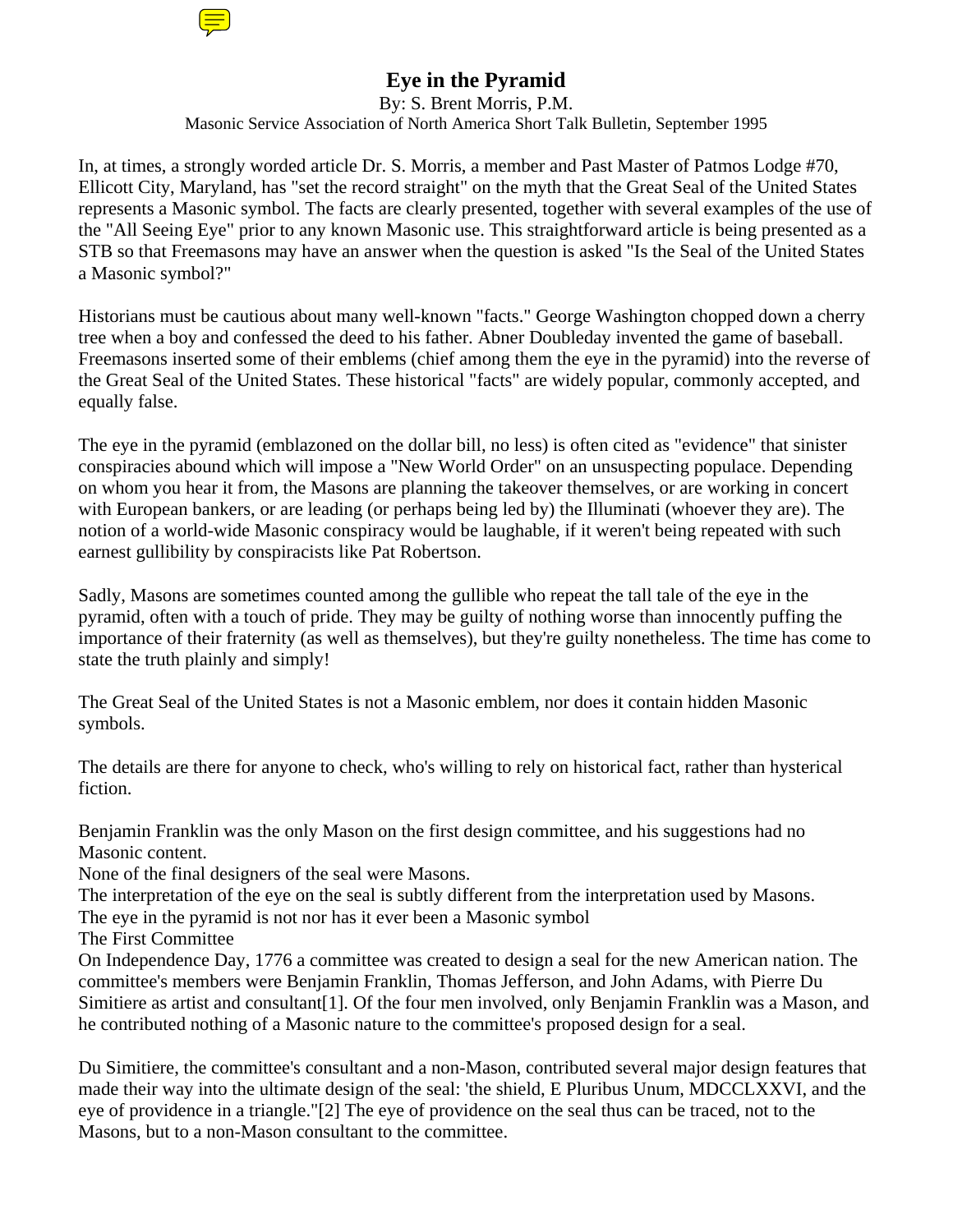"The single eye was a well-established artistic convention for an 'omniscient Ubiquitous Deity' in the medallic art of the Renaissance. Du Simitiere, who suggested using the symbol, collected art books and was familiar with the artistic and ornamental devices used in Renaissance art."[3] This was the same cultural iconography that eventually led Masons to add the all-seeing eye to their symbols.

## The Second and Third Committees

Congress declined the first committees suggestions as well as those of its 1780 committee. Francis Hopkinson, consultant to the second committee, had several ideas that eventually made it into the seal: "white and red stripes with- in a blue background for the shield, a radiant constellation of thirteen stars, and an olive branch."[4] Hopkinson's greatest contribution to the current seal came from his layout of a 1778 50-dollar colonial note in which he used an unfinished pyramid in the design. The third and last seal committee of 1782 produced a design that finally satisfied Congress. Charles Thomson, Secretary of Congress, and William Barton, artist and consultant, borrowed from earlier designs and sketched what at length became the United States Seal.

The misinterpretation of the seal as a Masonic emblem may have been first introduced a century later in 1884. Harvard Professor Eliot Norton wrote that the reverse was 'practically incapable of effective treatment; it can hardly, (however artistically treated by the designer), look otherwise than as a dull emblem of a Masonic fraternity.[5]

## Interpreting the Symbol

The "Remarks and Explanations" of Thomson and Barton are the only explanation of the symbols' meaning. Despite what anti-Masons may believe, there's no reason to doubt the interpretation accepted by the Congress.

The Pyramid signified Strength and Duration: The Eye over it & the Motto allude to the many signal interpositions of providence in favor of the American cause.[6]

The committees and consultants who designed the great Seal of the United States contained only one Mason, Benjamin Franklin. The only possibly Masonic design element among the very many on the seal is the eye of providence, and the interpretation of it by the designers is different from that used by Masons. The eye on the seal represents an active intervention of God in the affairs of men, while the Masonic symbol stands for a passive awareness by God of the activities of men.

The first "official" use and definition of the all-seeing eye as a Masonic symbol seems to have come in 1797 with The Freemasons Monitor of Thomas Smith Webb -- 14 years after Congress adopted the design for the seal. Here's how Webb explains the symbol.

"[A]nd although our thoughts, words and actions, may be hidden from the eyes of man, yet that All-Seeing Eye, whom the Sun, Moon and Stars obey, and under whose watchful care even comets perform their stupendous revolutions, pervades the inmost recesses of the human heart, will reward us according to our merits."[7]

## The Eye in the Pyramid

Besides the subtly different interpretations of the symbol, it is notable that Webb did not describe the eye as being in a triangle. Jeremy Ladd Cross published The True Masonic Chart or Hieroglyphic Monitor in 1819, essentially an illustrated version of Webb's Monitor. In this first "official" depiction of Webb's symbol, Cross had illustrator Amos Doolittle depict the eye surrounded by a semicircular glory.[8]

The all-seeing eye thus appears to be a rather recent addition to Masonic symbolism. It is not found in any of the Gothic Constitutions, written from about 1390 to 1730. The eye -- sometimes in a triangle,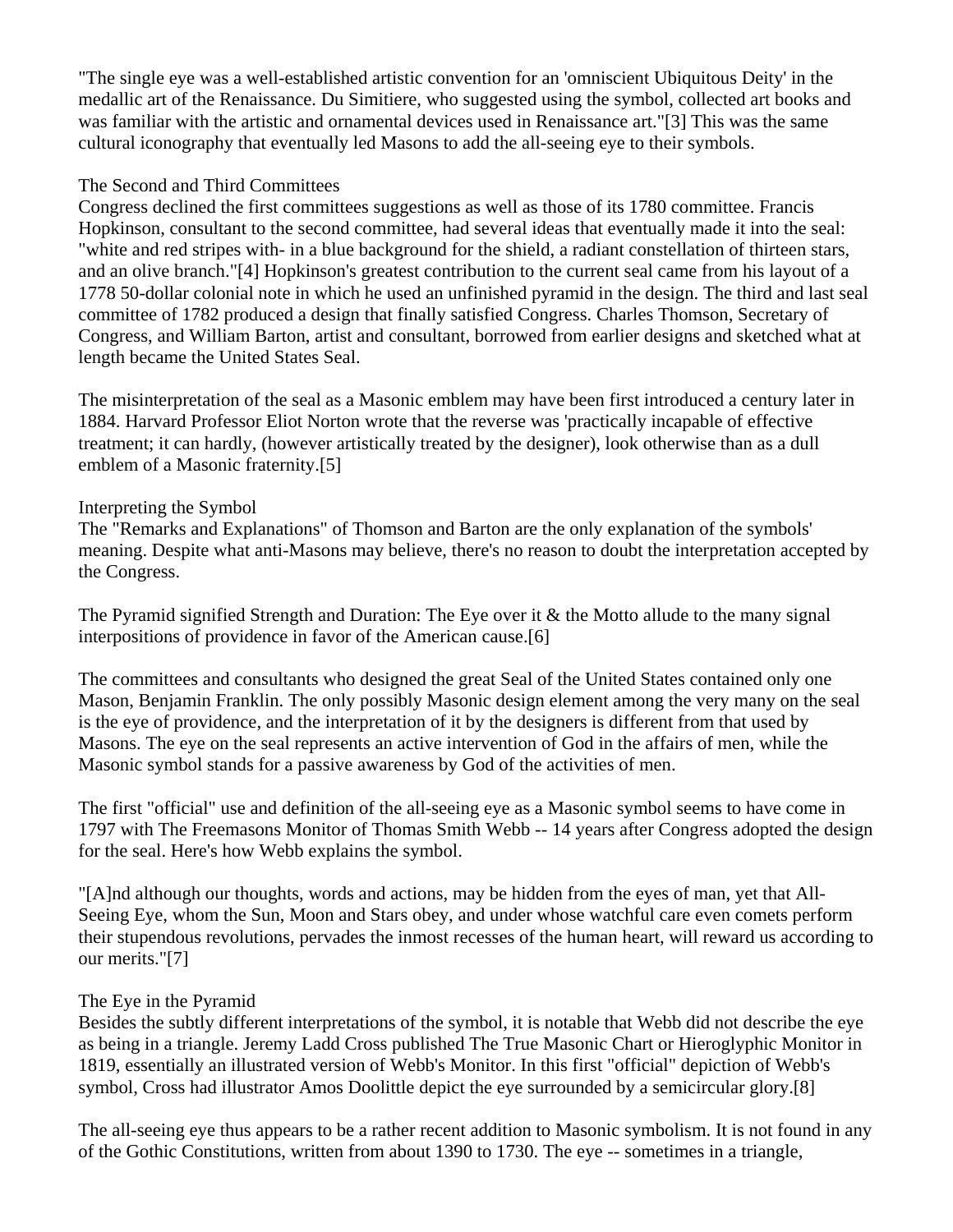sometimes in clouds, but nearly always surrounded by a glory -- was a popular Masonic decorative device in the latter half of the 18th century. Its use as a design element seems to have been an artistic representation of the omniscience of God, rather than some generally accepted Masonic symbol.

Its meaning in all cases, however, was that commonly given it by society at large -- a reminder of the constant presence of God. For example, in 1614 the frontispiece of The History of the World by Walter Raleigh showed an eye in a cloud labeled "Providentia" overlooking a globe. It has not been suggested that Raleigh's story is a Masonic document despite the use of the all-seeing eye.

The eye of Providence was part of the common cultural iconography of the 17th and 18th centuries. When placed in a triangle, the eye went beyond a general representation of God to a strongly Trinitarian statement. It was during this period that Masonic ritual and symbolism evolved; and it is not surprising that many symbols common to and understood by the general society made their way into Masonic ceremonies. Masons may have preferred the triangle because of the frequent use of the number 3 in their ceremonies: three degrees, three original grand masters, three principal officers, and so on. Eventually the all-seeing eye came to be used officially by Masons as a symbol for God, but this happened towards the end of the eighteenth century, after congress had adopted the seal.

A pyramid, whether incomplete or finished, however, has never been a Masonic symbol. It has no generally accepted symbolic meaning, except perhaps permanence or mystery. The combining of the eye of providence overlooking an unfinished pyramid is a uniquely American, not Masonic, icon, and must be interpreted as its designers intended. It has no Masonic context.

**Conclusion** 

It's hard to know what leads some to see Masonic conspiracies behind world events, but once that hypothesis is accepted, any jot and title can be misinterpreted as "evidence." The Great Seal of the United States is a classic example of such a misinterpretation, and some Masons are as guilty of the exaggeration as many anti-Masons.

The Great Seal and Masonic symbolism grew out of the same cultural milieu. While the all-seeing eye had been popularized in Masonic designs of the late eighteenth century, it did not achieve any sort of official recognition until Webb's 1797 Monitor. Whatever status the symbol may have had during the design of the Great Seal, it was not adopted or approved or endorsed by any Grand Lodge.

The seal's Eye of Providence and the Mason's All Seeing Eye each express Divine Omnipotence, but they are parallel uses of a shared icon, not a single symbol.

**Notes** 

[1] Robert Hieronimus, America's Secret Destiny (Rochester, Vt.: Destiny Books, 1989), p. 48.

[2] Patterson and Dougall in Hieronimus, p. 48.

[3] Hieronimus, p. 81.

[4] Hieronimus, p. 51.

[5] Hieronimus, p. 57.

[6] C. Thomas and W. Barton in Hieronimus, p. 54.